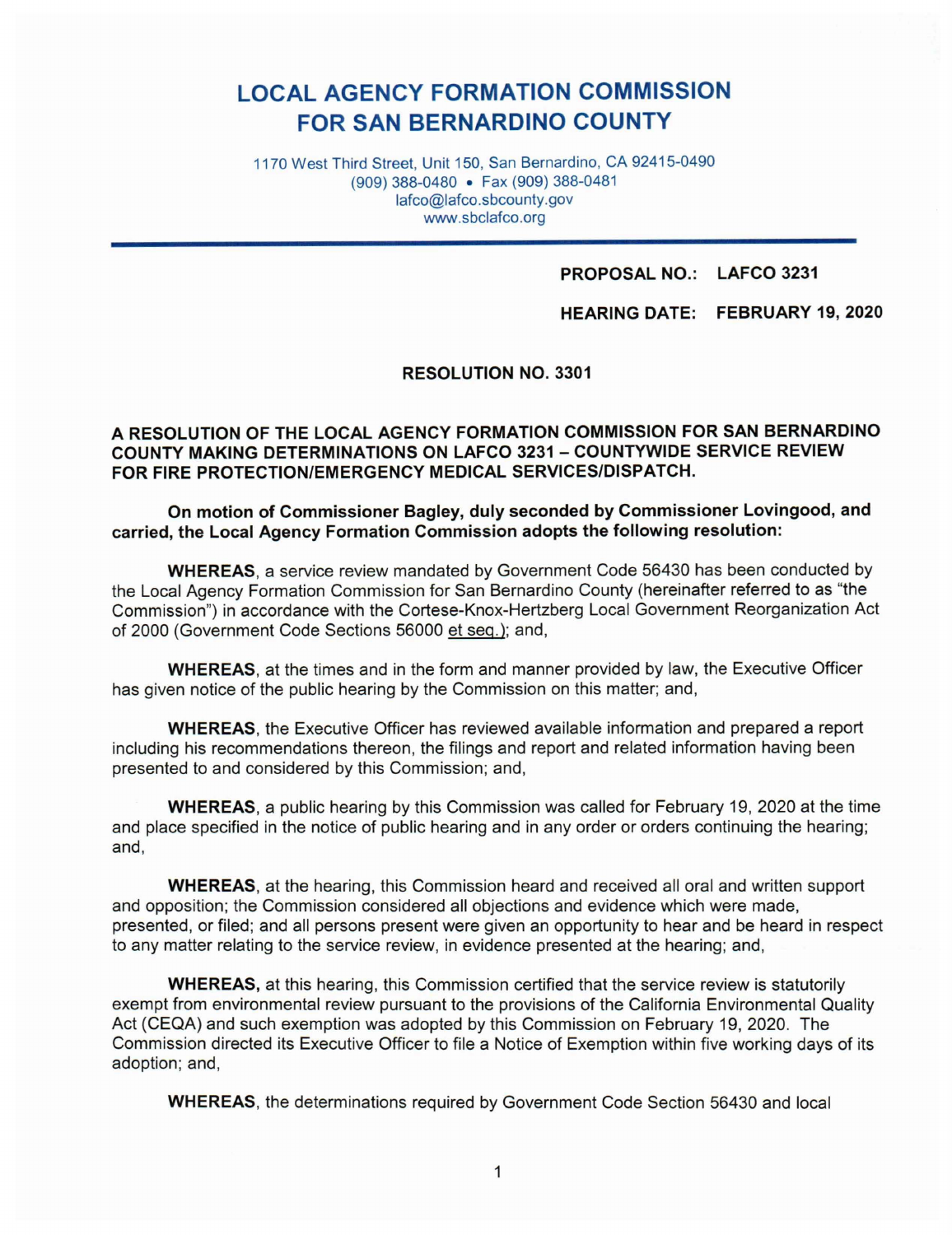### **RESOLUTION NO. 3301**

Commission policy are included in the service review prepared and submitted to the Commission dated January 29, 2020 and was recommended for acceptance and filing by the Commission on February 19, 2020, a complete copy the service review is on file in the LAFCO office.

**WHEREAS,** the following additional determinations are made in conformance with the Government Code and local Commission policy:

- As required by State Law, notice of the hearing was provided through publication in newspapers of general circulation within the area, the Big Bear Grizzly, Mountain News, and San Bernardino Sun. Individual notice was not provided as allowed under Government Code Section 56157 as such mailing would include more than 1,000 individual notices. As outlined in State Law and Commission Policy, in-lieu of individual notice the notice of hearing publication was provided through an eighth page legal ad.
- As required by State law, individual notification of the hearing was provided to affected and interested agencies, County departments, and those agencies and individuals requesting mailed notice.
- The first draft of the service review document was released to all affected agencies on January 7, 2020.
- The final draft of the service review was released on January 29, 2020 to all parties as well as the Commission and posted on the LAFCO website. Due to the size and scope of the service review, the final draft was released in advance of the staff report to allow for additional time for review and comment.
- Comments from the public and any affected agency were reviewed and considered by the Commission in making its determinations.

**NOW, THEREFORE, BE IT RESOLVED** by the Local Agency Formation Commission for San Bernardino County, State of California, that this Commission shall:

- 1. For environmental review, certify that the service review is statutorily exempt from environmental review and direct the Executive Officer to file the Notice of Exemption within five (5) days.
- 2. Accept and file the Countywide Service Review for Fire Protection/Emergency Medical Services/Dispatch which sets forth the written statements for the six determinations outlined in Government Code Section 56430 made by the Commission.
- 3. As outlined in the service review presented to the Commission, take the following actions for specific agencies/entities:
	- a) Direct LAFCO staff to continue to monitor the Barstow Fire Protection District and the City of Barstow, and direct staff to return to the Commission at its September 16, 2020 meeting.
	- b) Direct LAFCO staff to continue to monitor the San Bernardino County Fire Protection District, and direct staff to return to the Commission at its September 16, 2020 meeting.